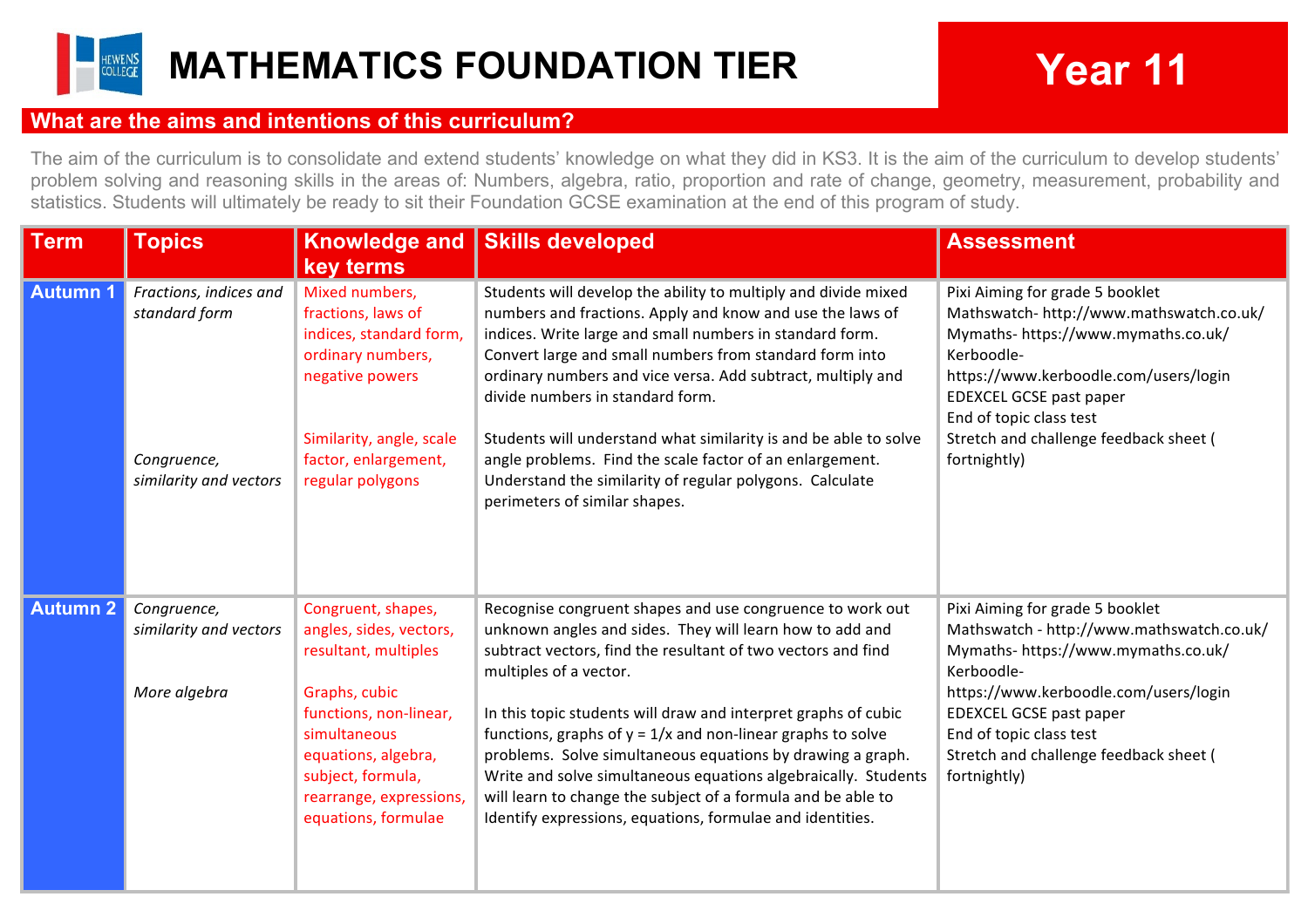| <b>Spring 1</b> | <b>Transformations</b><br>Ratio and proportion<br>Right-angled<br>triangles | Reflection, translate,<br>enlargement, rotation,<br>mirror line, scale<br>factor, centre of<br>enlargement, shape<br>Ratio, simplest,<br>convert, quantity,<br>compare, proportion<br>Pythagoras theorem,<br>length, hypotenuse,<br>right-angled, sine,<br>cosine, tangent,<br>elevation, depression | In this topic students will recall the four main types pf<br>transformations and be able to perform all four. Translation,<br>reflection, rotation and enlargement. They will recall how to<br>use a column vector to describe a translation, draw a reflection<br>of a shape in a mirror line and on a coordinate grid, rotate a<br>shape on a coordinate grid and describe a rotation, enlarge a<br>shape by a scale factor and by using a centre of enlargement.<br>In this topic students will solve problems using ratios, use ratios<br>to convert between units, write and use ratios for shapes and<br>their enlargements. We will use the unitary method to solve<br>proportion problems. Recognise and use direct proportion on a<br>graph. Understand the link between the unit ratio and the<br>gradient. Solve word problems involving direct and inverse<br>proportion.<br>Understand and use Pythagoras' theorem to calculate the<br>length of the hypotenuse and short side in a right-angled<br>triangle. Understand and recall the sine, cosine and tangent<br>ratio in right-angled triangles and use the sine, cosine and<br>tangent ratio to calculate the length of a side and degree of an<br>angle in a right-angled triangle. We will also solve problems<br>using an angle of elevation or depression and students should<br>know the exact values of the sine, cosine and tangent of some<br>angles. | Pixi Aiming for grade 5 booklet<br>Mathswatch - http://www.mathswatch.co.uk/<br>Mymaths- https://www.mymaths.co.uk/<br>Kerboodle-<br>https://www.kerboodle.com/users/login<br>EDEXCEL GCSE past paper<br>End of topic class test<br>Stretch and challenge feedback sheet (<br>fortnightly)        |
|-----------------|-----------------------------------------------------------------------------|------------------------------------------------------------------------------------------------------------------------------------------------------------------------------------------------------------------------------------------------------------------------------------------------------|---------------------------------------------------------------------------------------------------------------------------------------------------------------------------------------------------------------------------------------------------------------------------------------------------------------------------------------------------------------------------------------------------------------------------------------------------------------------------------------------------------------------------------------------------------------------------------------------------------------------------------------------------------------------------------------------------------------------------------------------------------------------------------------------------------------------------------------------------------------------------------------------------------------------------------------------------------------------------------------------------------------------------------------------------------------------------------------------------------------------------------------------------------------------------------------------------------------------------------------------------------------------------------------------------------------------------------------------------------------------------------------------------------------------------------|---------------------------------------------------------------------------------------------------------------------------------------------------------------------------------------------------------------------------------------------------------------------------------------------------|
| <b>Spring 2</b> | Multiplicative<br>reasoning<br>Constructions, loci<br>and bearings          | percentage, profit,<br>loss, increase,<br>decrease, change,<br>growth, decay,<br>compound measures,<br>distance, average<br>speed, ratio,<br>proportion, inverse<br>proportion.<br>loci, symmetry, plan,<br>elevation, congruent,<br>construction, bearings,                                         | Students will recall how to calculate a percentage profit or loss<br>and express a given number as a percentage of another in more<br>complex situations. We will look at finding the original amount<br>given the final amount after a percentage increase or decrease.<br>Solve growth and decay problems and solve problems involving<br>compound measures. Convert between metric speed measures<br>and calculate average speed, distance and time. Use formulae<br>to calculate speed and acceleration. Use ratio and proportion in<br>measures and conversions and use inverse proportions.<br>In this topic students will explore congruent triangles and<br>properties, this includes SSS, ASA, SAS and RHS. Identify and<br>sketch planes of symmetry of 3D shapes. Students will recall<br>how to correctly interpret scales in real-life contexts, use scales<br>on maps and diagrams to work out lengths and distances.<br>Students will draw lengths and distances correctly on given                                                                                                                                                                                                                                                                                                                                                                                                                              | Pixi Aiming for grade 5 booklet<br>Mathswatch - http://www.mathswatch.co.uk/<br>Mymaths- https://www.mymaths.co.uk/<br>Kerboodle-<br>https://www.kerboodle.com/users/login<br><b>EDEXCEL GCSE past paper</b><br>End of topic class test<br>Stretch and challenge feedback sheet (<br>fortnightly) |